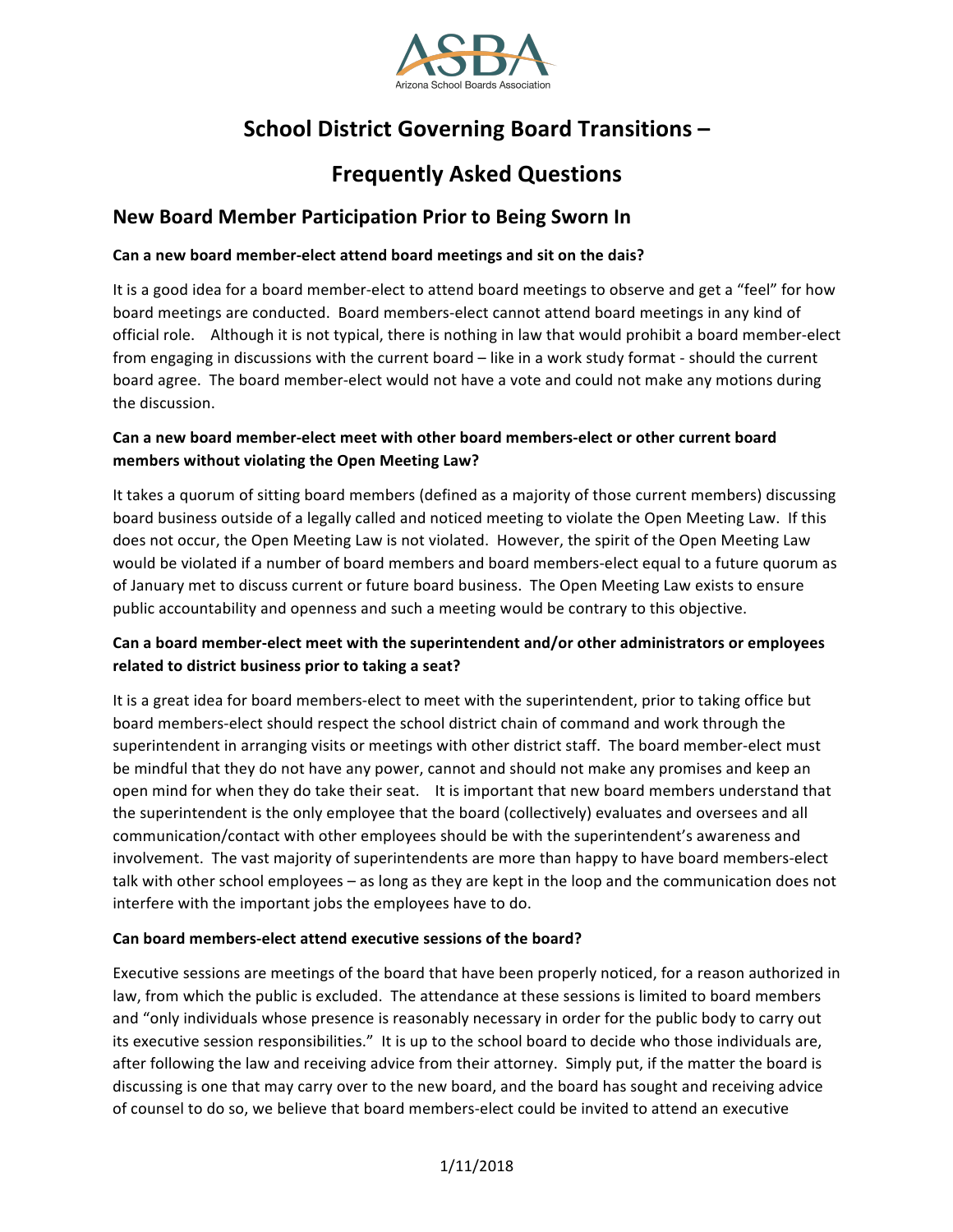

session of the board. Those board members-elect would be subject to the same confidentiality restrictions as current board members and anyone else attending the executive session and would not participate as board members but would be there to observe and discuss as the board would allow.

#### Can board members-elect see executive session minutes prior to coming onto the board?

Arizona Revised Statutes §38-401.03(B) contains a finite list of persons that may review executive session minutes. Board members-elect are not included in this list and, therefore, cannot have access to executive session minutes. However, once in office, new board members are able to see previous executive session minutes, but would be bound by the same confidentiality as those board members that attended that executive session. New board members should not go on "fishing expeditions" by requesting executive session minutes and should work with their superintendent and district's attorney before obtaining executive session minutes for meetings that occurred prior to them taking office.

## **Board Member Oath of Office**

### **What is the oath of office?**

Arizona Revised Statutes §38-231 requires all public officers of this state and its political subdivisions to "take and subscribe" to the oath or affirmation contained in the statute which is stated to be:

"I, \_\_\_\_\_\_\_\_\_\_\_\_\_\_\_\_\_\_\_\_\_\_\_\_\_\_\_\_\_\_\_(type or print name) do solemnly swear (or affirm) that I will support the Constitution of the United States and the Constitution and laws of the State of Arizona, that I will bear true faith and allegiance to the same and defend them against all enemies, foreign and domestic, and that I will faithfully and impartially discharge the duties of the office of \_\_\_\_\_\_\_\_\_\_\_\_\_\_\_\_\_\_\_\_\_\_\_\_\_\_(name of office) \_\_\_\_\_\_\_\_\_\_\_\_\_\_\_\_\_\_\_\_\_\_\_\_\_\_\_\_\_\_\_\_\_\_\_ according to the best of my ability, so help me God (or so I do affirm).

(signature of officer or employee)

It is important to know that the required oath or affirmation is actually the written document – not the "swearing in" or oral oath that may be administered in a ceremony. There is no state requirement to have such a ceremony, though local custom may incorporate one.

### **Essentially, what is the board member that takes the oath agreeing to?**

 $\mathcal{L}_\mathcal{L}$  , which is a set of the set of the set of the set of the set of the set of the set of the set of the set of the set of the set of the set of the set of the set of the set of the set of the set of the set of

To follow the law, even if they disagree with it and even if they may work legally to change laws with which they disagree.

### Who must/can administer the oath of office?

Because the ceremonial/oral administration of the oath is not statutorily required, anyone can do it. Common practices include administration by the county superintendent, current board president, another board member or even the superintendent - all are acceptable under the law.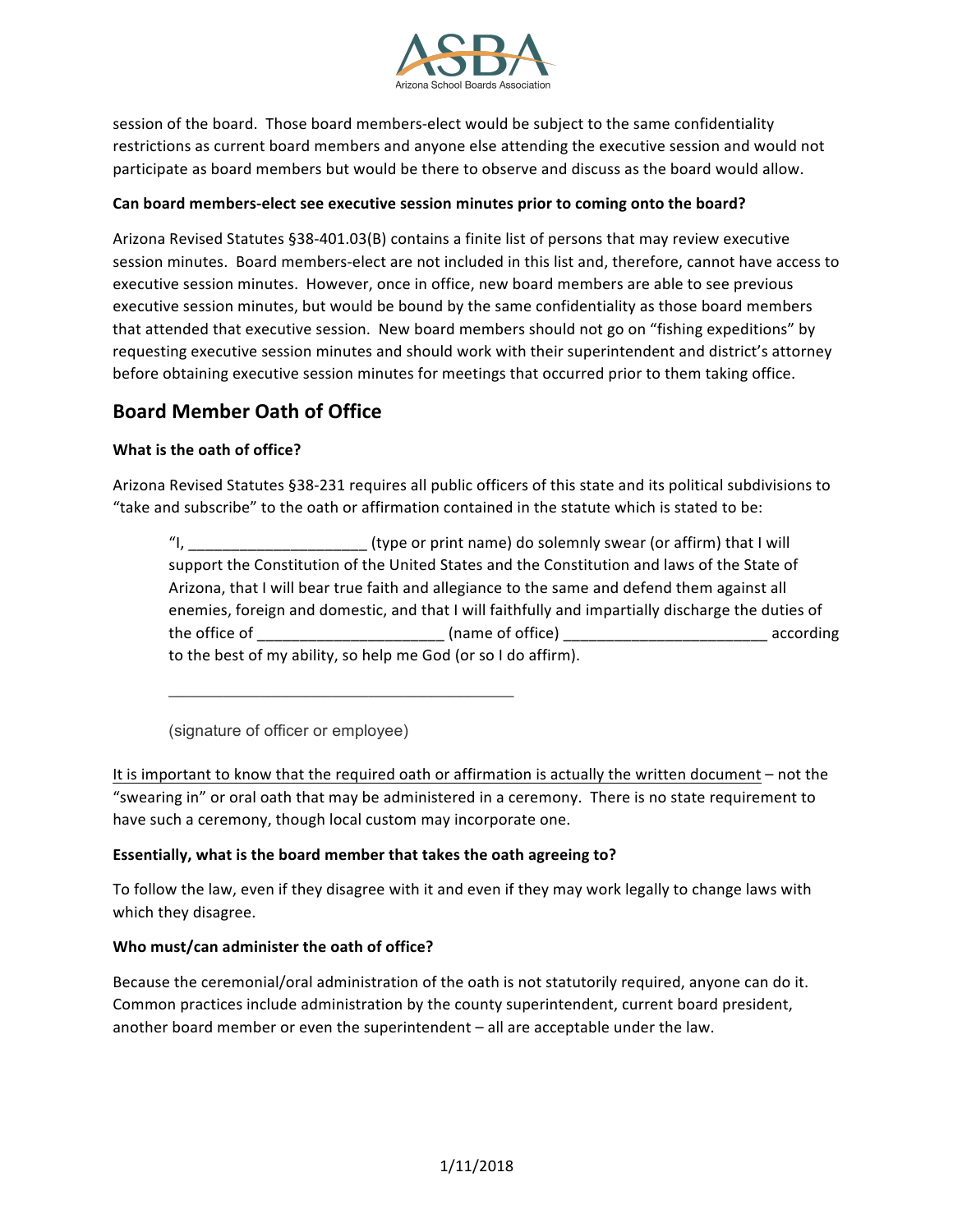

### **Who provides the oath?**

Anyone can provide a copy of the oath document. In addition to verbiage provided here, the district's policy (if they subscribe to ASBA's Policy Services) BBBB-E reproduces the oath and can be copied and signed.

### What do you do with a copy of the written oath of office once taken/signed?

The oath is filed with the school district per Arizona Revised Statutes §38-233D.

### When can/must the oath be taken? Can a board member-elect take the oath of office and participate in a meeting the same day?

Yes a board member can participate in a board meeting on the same day as taking or subscribing to the oath. According to Arizona Revised Statutes §38-232, the oath "shall be taken and subscribed:

1. If appointed, at or before commencement of the term of office.

2. If elected, at any time after receiving the officer's certificate of election, and at or before commencement of the term of office."

## **What does it mean that board members must review the Arizona Open Meeting Law at least one day prior to taking the oath?**

It is critical that new board members have a general understanding of, and an appreciation for, Arizona's Open Meeting Law which ensures public bodies hold their discussions and decisions in public. To ensure new board members understand this, Arizona Revised Statutes §38-431.01 G. requires that all new members of public bodies in the state review the Open Meeting Law, using materials prepared by the Arizona Attorney General at least one day prior to taking taking office. The Arizona Attorney General's Agency Handbook (Chapter 7) is an excellent resource to examine in complying with this requirement. Also, ASBA publishes an Open Meeting Law Handbook that reproduces the text of the Open Meeting Law statutes, Chapter 7 of the AG's Agency Handbook and basic rules to lead to compliance. Finally, it is recommended that new board members-elect attend ASBA's New Board Member Orientation, which contains a full briefing on the Open Meeting Law.

# **Organizational Meetings**

### **What is an organizational meeting?**

Required by Arizona Revised Statutes §15-321, an organizational meeting is a meeting of the new school district governing board that must occur between January 1 and January 15 in a year following a general election (basically odd number years), in which the board chooses its board president and, should they have one, either a board vice-president or board clerk. It often is also the meeting at which basic board meeting procedures are reviewed – when the board will meet for the coming year, basic board meeting policies such as agenda setting, approval of signatures for payment vouchers and contracts, the board's code of ethics, mission, vision and strategic goals, among other topics.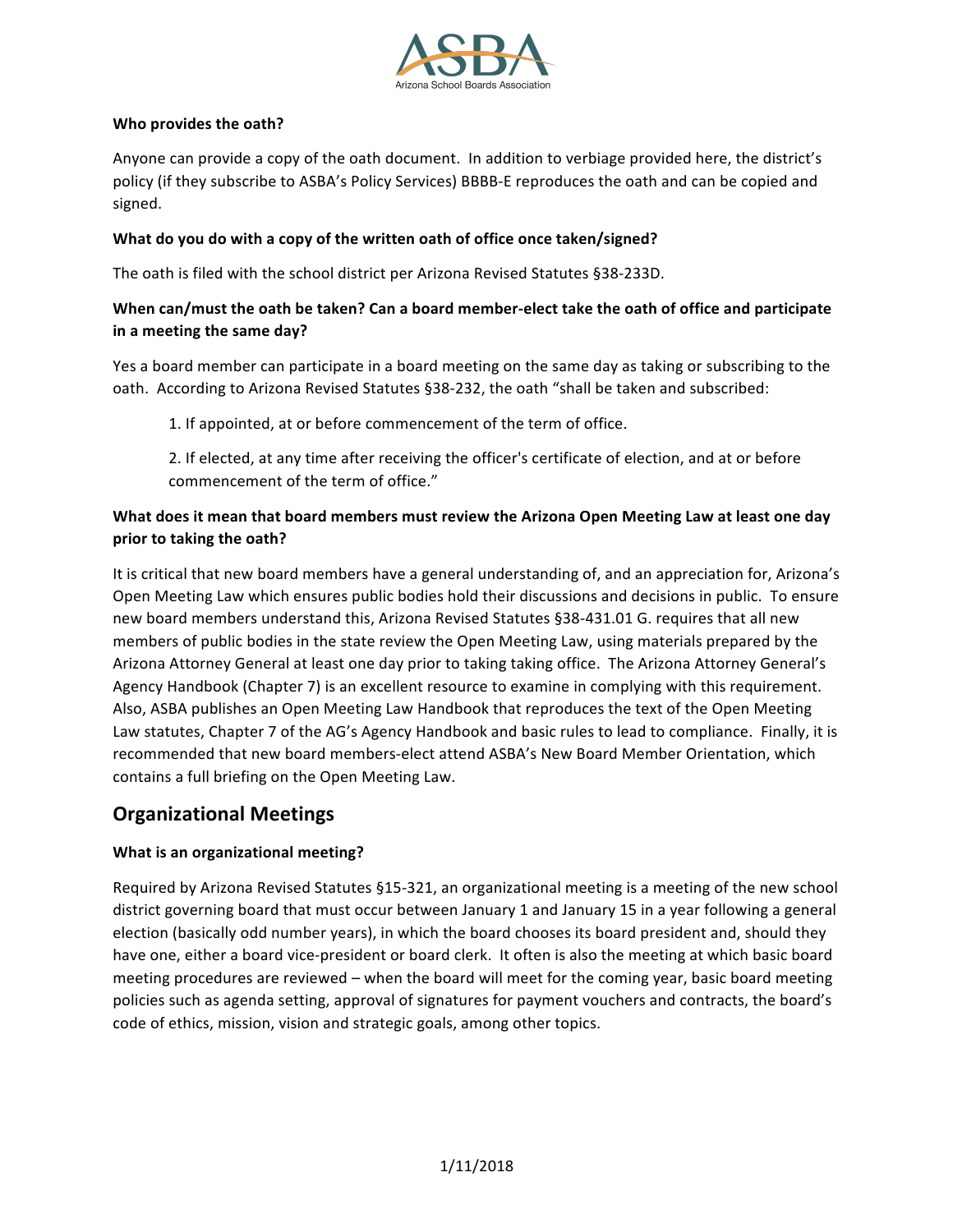

### **When can/must it be held?**

It must be held between January 1 and January 15 in the year after a general election. ASBA believes however, additional board organizational meetings can be held at other times through the year as well, since the school district governing board also has the authority to "prescribe rules for its own government" under Arizona Revised Statutes §15-421D.

### Who chairs the meeting if the preceding board president is no longer on the board?

The beginning of the organizational meeting is typically chaired by the preceding board president. If that person is no longer on the board or unavailable, someone from the current board should be appointed for the purpose of chairing the board organizational meeting.

### **What if no candidate is elected by a majority of board members for president – what happens then?**

The preceding board president will serve until a successor is chosen. If that person is no longer on the board, the board vice-president or clerk (either the one just elected or if no selection of that position has been made by the current board, the preceding board vice-president or clerk) will serve as the board chair until a president has been chosen. If a current or preceding board vice president or clerk does not exist, the person appointed to run the board organizational meeting will serve as interim or temporary board president until a permanent board president can be agreed upon by a majority of the board.

### Can election for board president or vice president/clerk be done by secret ballot?

No – such a procedure would be a violation of Arizona's Open Meeting Law. All motions and votes are a matter of record and must be done in the open.

### Can board members campaign for board president by lobbying other board members prior to the **board meeting?**

Yes, but board members should be mindful that any discussion by a quorum of board members discussing board business (a discussion about board president is board business) outside of a public meeting violates Arizona's Open Meeting Law. A quorum can be triggered by a number of separate conversations between a majority of board members about the same board business topic, particularly if any or all the board members are aware such conversations are going on. Remember that e-mail exchanges among board members count as conversations.

### **Is the organizational meeting a stand-alone meeting or can it be part of a regular or special meeting?**

Board organizational meetings are typically part of a regular meeting but can be done in a special meeting. The important issue for compliance is that the meeting occur between January 1 and January 15 in the year after a general election; if a board does not have a regular meeting scheduled in that timeframe, the board should schedule a special meeting to conduct the organizational meeting.

### What does the board president do? What does the board vice-president or clerk do?

The board president chairs the board meetings and represents the board in the agenda setting process. In addition, governing boards have assigned other tasks to the board president such as serving as spokesperson for the board (NOT the district) or representing the board at official functions. It is up to the board to assign these responsibilities through policy and board action and a board president cannot